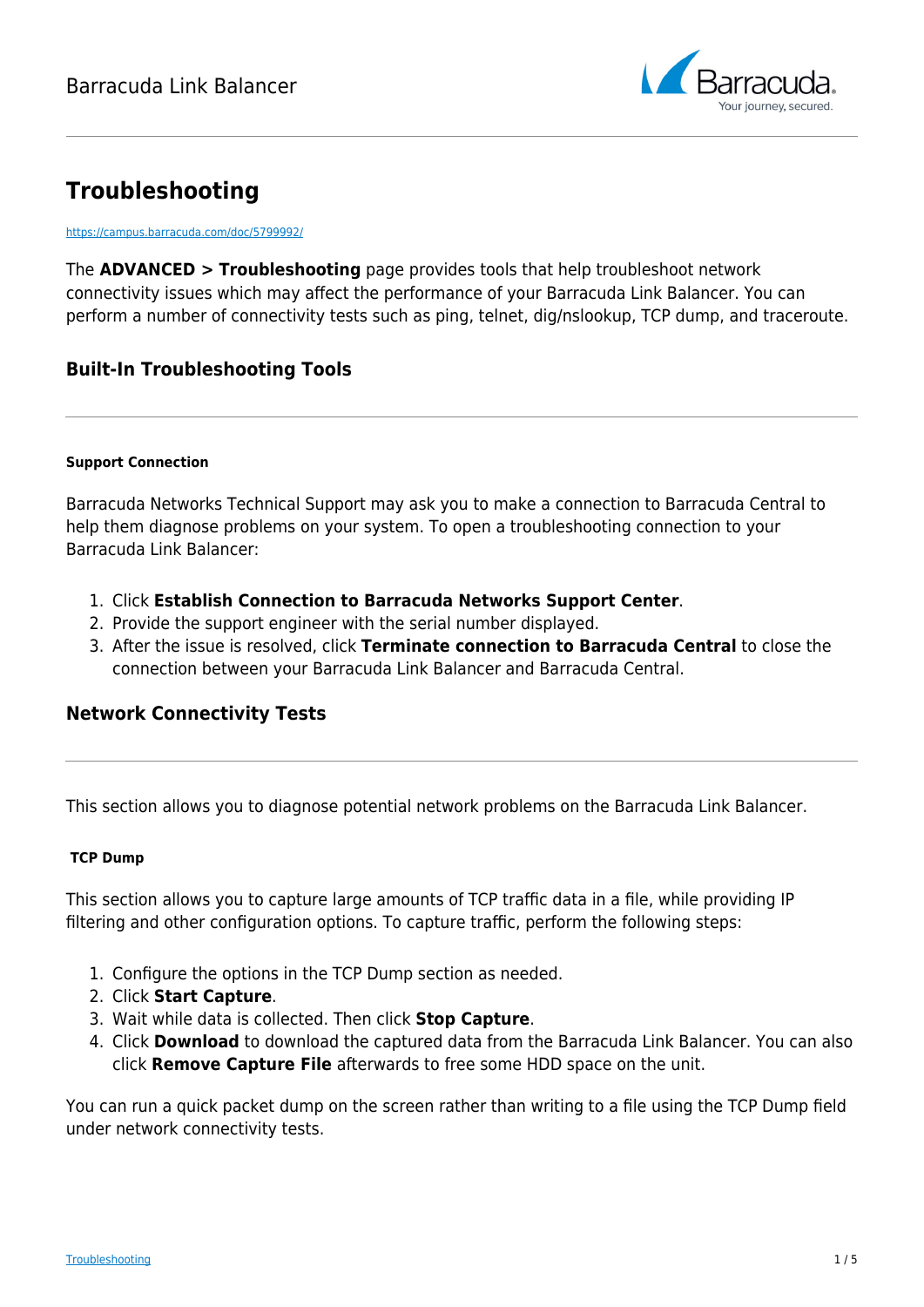

#### **Example: TCP dump for Barracuda Link Balancer Model 330**

Internal port mapping for model 330:

 $|eth0 =$ WAN1 $||eth1 =$ LAN1 $||eth2 =$ WAN3 $||eth3 =$ WAN2 $||eth4 =$ LAN2 (cluster heartbeat port)

To run a capture on WAN1 for ICMP filtered for the host 64.235.145.242, enter the following into the TCPdump field:

```
<span style="background-color: transparent;color:
rgb(255,0,0);">&nbsp;</span>-i eth0 icmp and host 64.235.145.242 -e -nn
```
Where:

- **-i** introduces the interface, eth0
- **icmp** is the protocol
- **and host 64.235.145.242** is the host information
- **-e** shows the hardware address of the source and destination packets
- **-nn** negates name resolution, so you can see the raw IP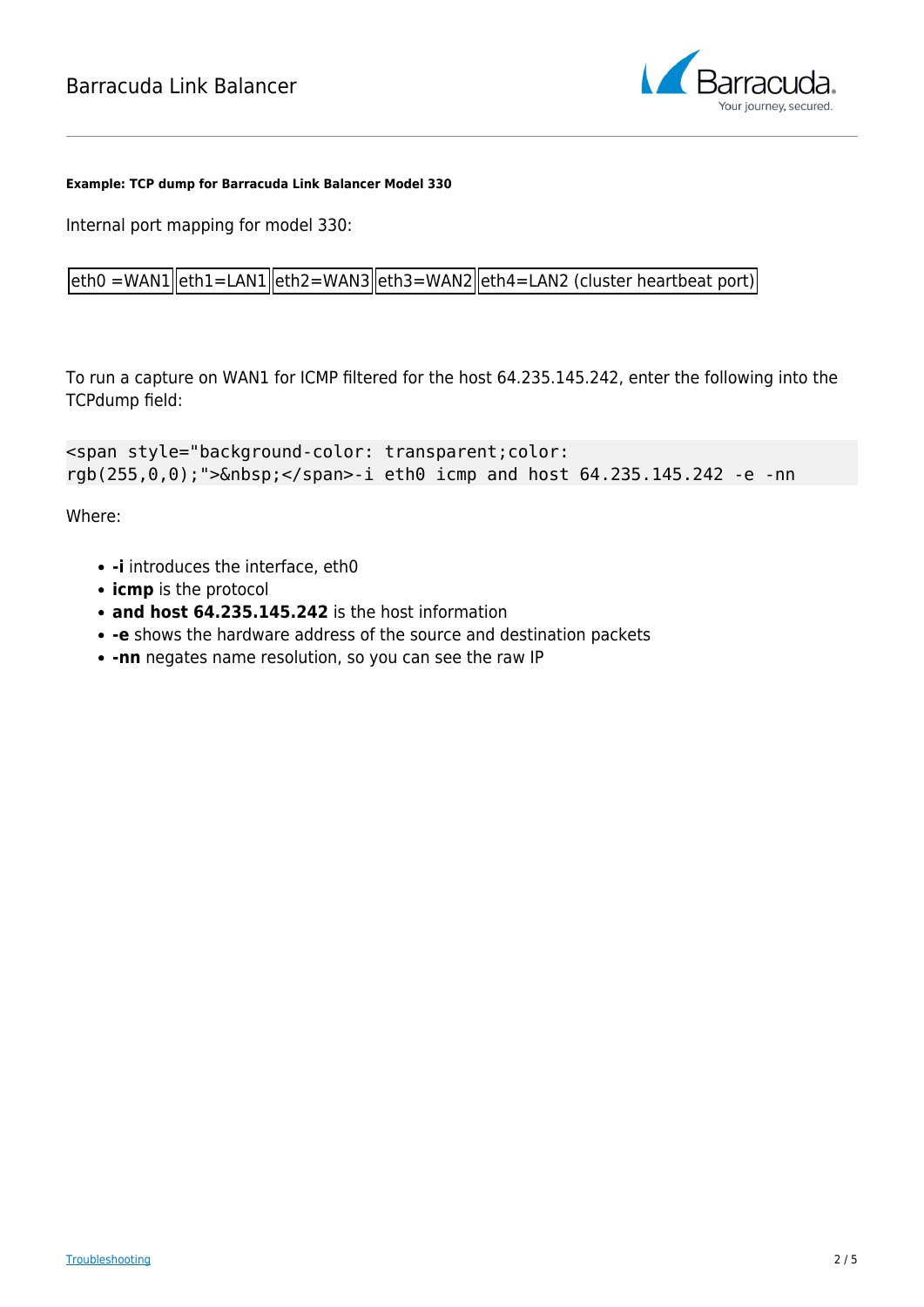

| <b>Network Connectivity Tests</b> |                             |                         |
|-----------------------------------|-----------------------------|-------------------------|
| Link:                             | WAN2(isp2-10.11.24.4)       | 7                       |
| Ping Device:                      |                             | <b>Begin Ping</b>       |
| <b>Telnet Device:</b>             |                             | <b>Begin Telnet</b>     |
| Dig/NS-lookup Device:             |                             | <b>Begin Dig</b>        |
| <b>TCP Dump:</b>                  | -i eth2 icmp and host 64.23 | <b>Begin TCP Dump</b>   |
| Traceroute Device:                |                             | <b>Begin Traceroute</b> |
| Wget Web Page:                    |                             | <b>Begin Wget</b>       |
|                                   |                             |                         |
|                                   |                             |                         |
| <b>TCP Dump</b>                   |                             |                         |
| Link                              | $WAN2 -$                    |                         |
| Source IP                         |                             | Port                    |
| <b>Destination IP</b>             |                             | Port:                   |
| Protocol                          | $ESP \rightarrow$           |                         |
| Capture File Size                 | MB<br>5                     |                         |
|                                   |                             |                         |
| <b>Apply User Filters</b>         | ○ Yes ◎ No                  |                         |
| <b>Filters</b>                    |                             |                         |
|                                   |                             |                         |

#### **Network Information**

This section allows you to show currently valid network status information.

- **Show ARPs** displays the currently valid ARP entries.
- **Show Routes** displays the currently active routes.

### **Replacing a Failed System**

If a Barracuda Link Balancer fails and the issue can not be resolved, you can use the tools provided on the **ADVANCED > Troubleshooting** page. Customers who have purchased the Instant Replacement service can call Barracuda Networks Technical Support to arrange for a new unit to be shipped out within 24 hours.

After receiving the new system, ship the old Barracuda Link Balancer back to Barracuda Networks.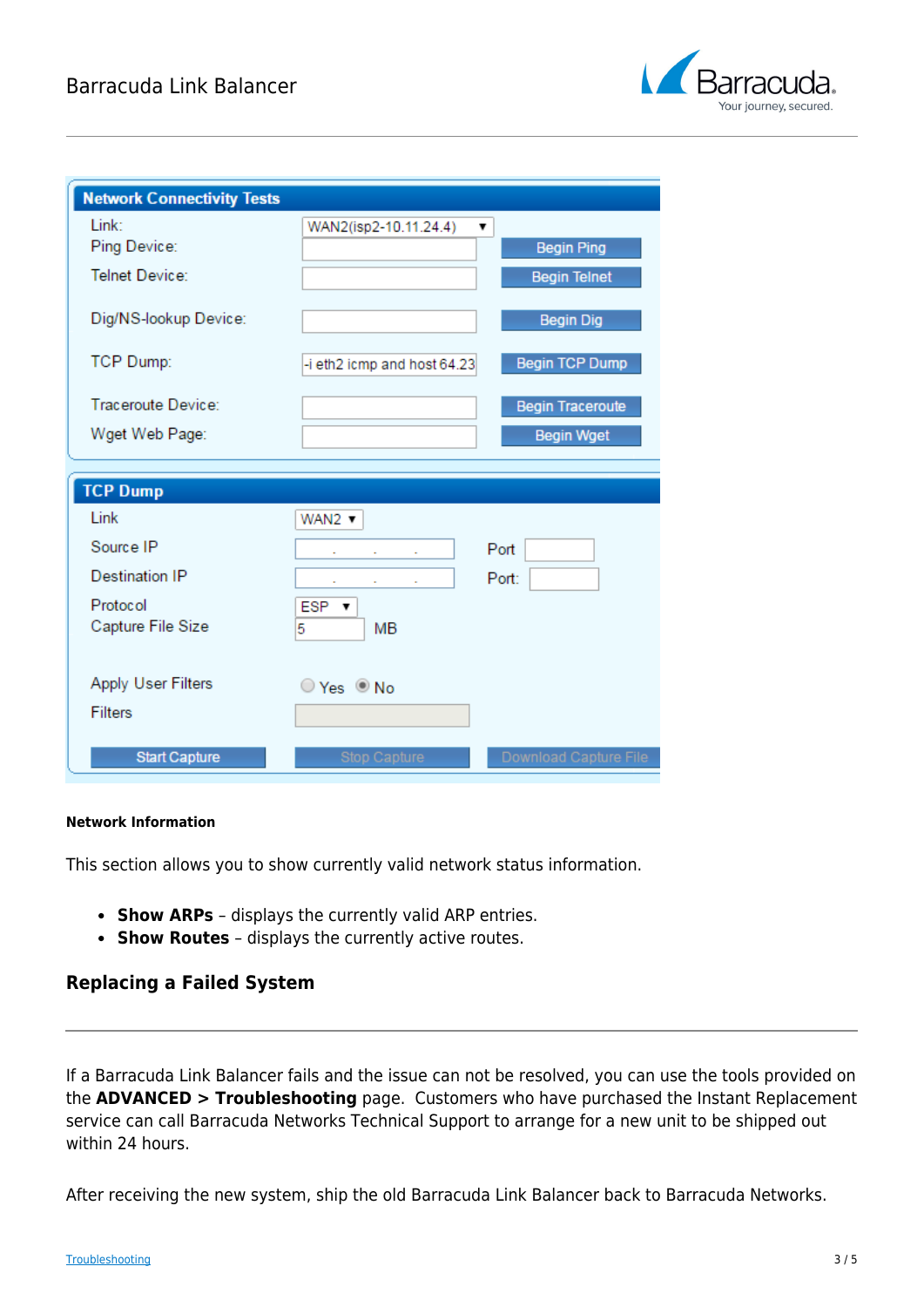

Barracuda Networks Technical Support will provide details on the best way to return the unit.

To set up the new Barracuda Link Balancer with the same configuration as the old system, restore the backup file from the old system onto the new one. Manually configure the new system's IP information on the **BASIC > IP Configuration** page. For information on restoring data, refer to [Backing Up and Restoring Your System Configuration](http://campus.barracuda.com/doc/5799984/).